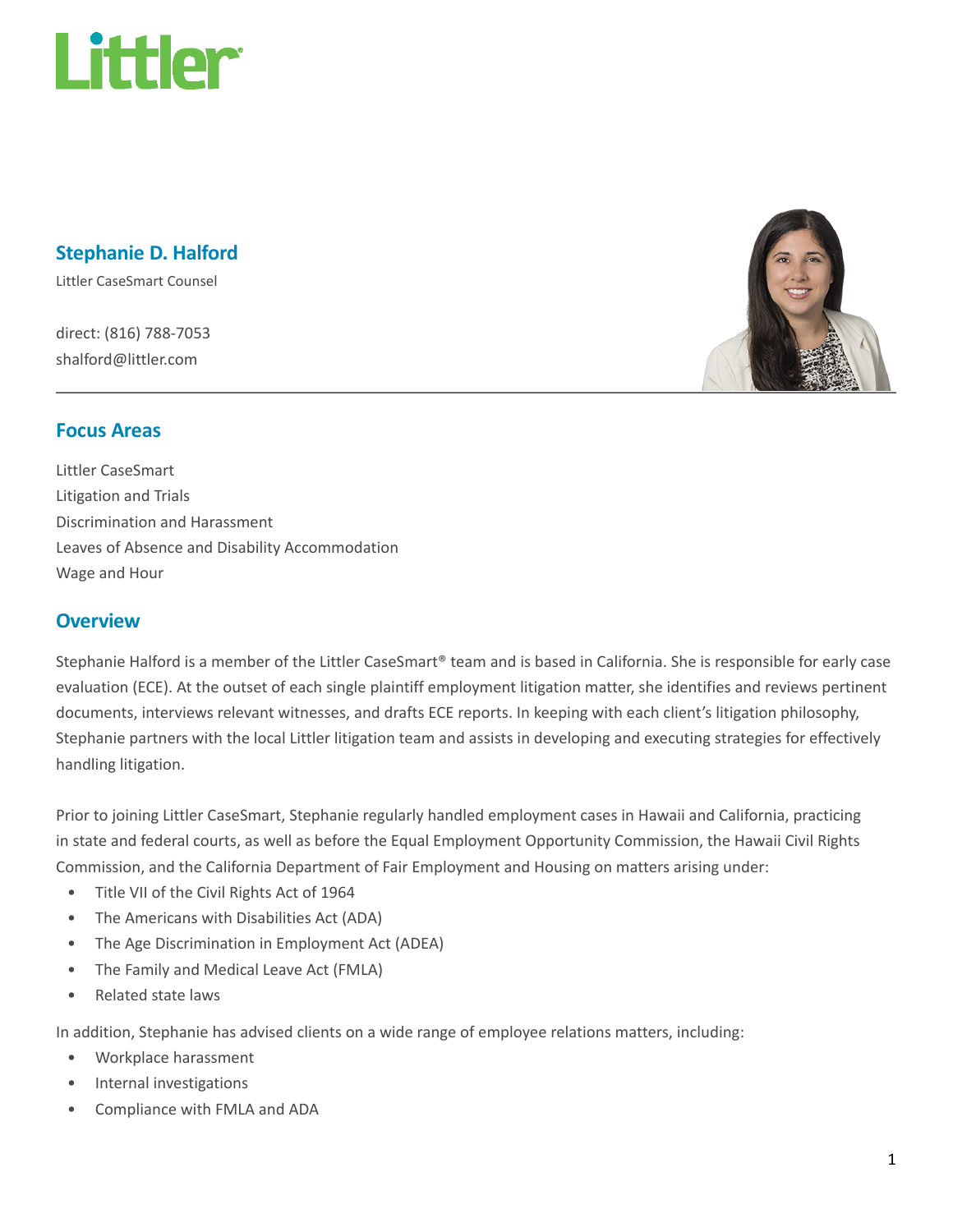- Human resource policies and practices
- Wage and hour compliance
- Disciplinary action and termination
- Employment agreements
- Separation agreements

Previously in private practice, Stephanie initially handled cases involving property disputes, fraud, and personal injury. She later began to concentrate on employment law, including litigation and counseling. Stephanie began her career as a deputy attorney general with the California Department of Transportation where she gained significant litigation and trial experience in personal injury, property, and constitutional law. She served as second chair on two civil trials and acted as first chair in administrative law hearings involving outdoor advertising.

In law school, Stephanie served as research and later articles editor for the Thomas Jefferson Law Review. During law school she also externed for Judge Charles R. Hayes (ret.) of the San Diego Superior Court, Justice Patricia D. Benke of the California Court of Appeals, and Magistrate Judge Ruben B. Brooks of the Southern District of California.

# Professional and Community Affiliations

- Member, Military Spouse J.D. Network
- Member, TIPS Employment Law and Litigation Committee, American Bar Association

# **Education**

J.D., Thomas Jefferson School of Law, 2005, magna cum laude B.A., University of California, San Diego, 2002

# Bar Admissions

California Texas

# **Courts**

- U.S. District Court, Southern District of California
- U.S. District Court, Central District of California
- U.S. District Court, District of Hawaii

# Publications & Press

Expanding Remote Access Employment: Considerations for the Employer

TIPS Employment Law and Litigation Newsletter (ABA) Fall 2015